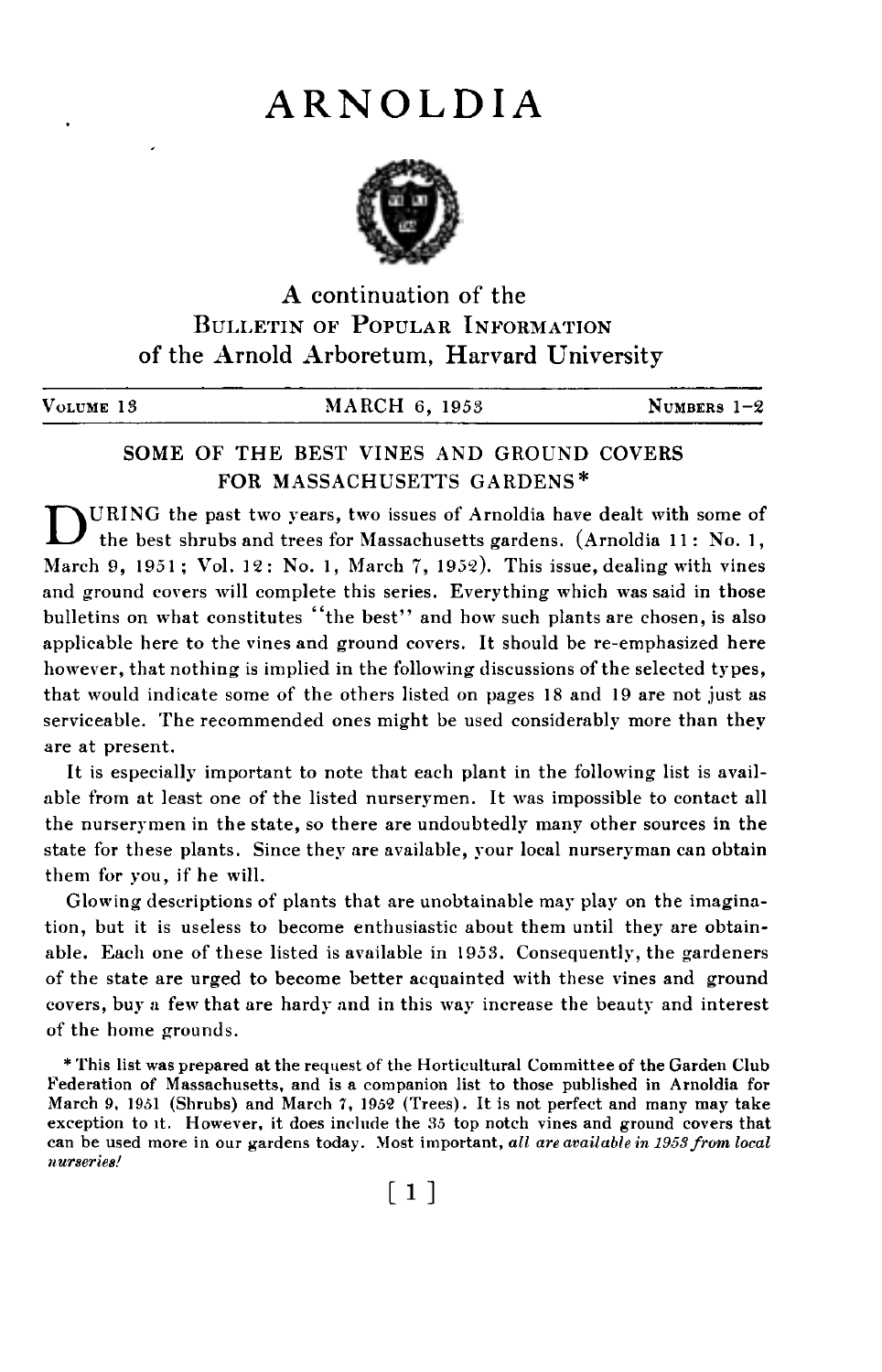## Thirteen of the Best Vines for Massachusetts Gardens

Akebia quinata Fiveleaf Akebia 2, 4, 5, 6, 7, 8, 9 Campsis tagliabuana "Mme. Galen"<br>Clematis montana rubens Clematis vitalba Traveler's Joy .5, 6, 9 Hedera helix baltica Baltic Ivy 1, 2, 3, 4, 5, 6, 7, 8, 10<br>Hydrangea petiolaris Climbing Hydrangea 1, 2, 3, 4, 5, Lonicera henryi Henry's Honeysuckle ~, 4. 6 Wisteria floribunda macrobotrys Longcluster Japanese Wisteria 6, 10<br>Wisteria floribunda rosea kose Japanese Wisteria 8, 10

Porcelain Ampelopsis 1, 2, 6<br>Var. of Trumpet Vine 2, 4, 5, 6, 7, 8 Clematis montana rubens Pink Anemone Clematis 2, 6, 7, 8, 9<br>Clematis texensis Scarlet Clematis 6, 7, 8, 9 Scarlet Clematis 6, 7, 8, 9 Euonymus fortunei colorata Purpleleaf Wintercreeper 1, 2, 3, 4, 5, 6, 7, 8, 9, 10<br>Hedera helix baltica Baltic Ivy 1, 2, 3, 4, 5, 6, 7, 8, 10 Hydrangea petiolaris Climbing Hydrangea 1, 2, 3, 4, 5, 6, 7, 8, 9<br>
Lonicera henryi Honeysuckle 2, 4, 6 Polygonum auberti Silver Fleece Vine 1, ~, 3, 4, 6, 7, 8 Rose Japanese Wisteria 8, 10

#### Twenty three of the Best Ground Covers for Massachusetts Gardens

Aegopodium podograria Bishop's Goutweed 8 Cytisus purpureus<br>Diervilla lonicera Diervilla lonicera<br>
Euonymus fortunei kewensis<br>
Kew Wintercreeper 1, 2, 5, 6, Forsythia ''Arnold Dwarf''<br>Hypericum buckleyi Indigofera incarnata alba<br>Indigofera kirilowi Indigofera kirilowi Kirilow Indigo .5, 6 Juniperus horizontalis Creeping Juniper 1, 4, 6, 7, 8, 10<br>Juniperus horizontalis plumosa Andorra Juniper 1, 2, 3, 4, 6, 7, 8 Juniperus chinensis sargenti<br>Leiophyllum buxifolium Leiophyllum buxifolium Box Sandmyrtle 4, 8, 10<br>
Leucothoe catesbaei Drooping Leucothoe 1, 2 Lysimachia nummularia<br>Pachistima canbyi Rhus aromatica Fragrant Sumac 1. 6, 7, 8 Rosa wichuraiana Memorial Rose ~, 6, 7, 8, 9, 10

Bearberry 2, 4, 6, 7, 8, 10<br>Purple Broom  $5$ Euonymus fortunei kewensis Kew Wintercreeper 1, 2, 5, 6, 7, 8<br>Euonymus fortunei minima Baby Wintercreeper 2, 3, 6, 7, 8, 9 Baby Wintercreeper 2, 3, 6, 7, 8, 9, 10<br>  $2, 5, 8, 10$ Blue Ridge St. Johnswort 6, 8<br>White Chinese Indigo 5 Iberis sempervirens "White Gem" Var. of Evergreen Candytuft 2, 3, 7, 8<br>Juniperus horizontalis Creeping Juniper 1, 4, 6, 7, 8, 10 Andorra Juniper 1, 2, 3, 4, 6, 7, 8, 9, 10<br>Sargent Juniper 2, 5, 6, 8 Drooping Leucothoe 1, 2, 3, 4, 5, 6, 7, 8, 9, 10<br>Moneywort 6, 8 Pachistima canbyi Canby Pachistima 2, 4, 5, 6, 7, 8, 10<br>Pachysandra terminalis Japanese Spurge or Pachysandra 1,2, Pachysandra terminalis Japanese Spurge or Pachysandra 1,2,3,4,6,7,8,9,10 Teucrium chamaedrys Chamaedrys Germander 1, 2, 5, 6, 7, 8, 10<br>
Xanthorhiza simplicissima **Yellow-root 1, 2, 4, 5, 6, 7** Yellow-root 1,  $2, 4, 5, 6, 7$ 

#### Sources for Vines and Ground Covers Listed

- 1. Adams Nursery, Inc., Westfield, Mass.
- 2. Bay State Nurseries, North Abington, Mass.
- 3. Cherry Hill Nurseries, West Newbury, Mass.
- 4. Harlan P. Kelsey, Inc., East Boxford, Mass.
- 5. Kingsville Nurseries, Kingsville, Maryland
- 6. Henry Kohankie and Son, Painesville, Ohio
- 7. Littlefield-Wyman Nurseries, 227 Centre Ave., Abington, Mass.
- 8. Weston Nurseries, Inc., Weston, Mass.
- 9. Wyman's Framingham Nurseries, Framingham, Mass.
- 10. Tingle Nurseries, Pittsville, Maryland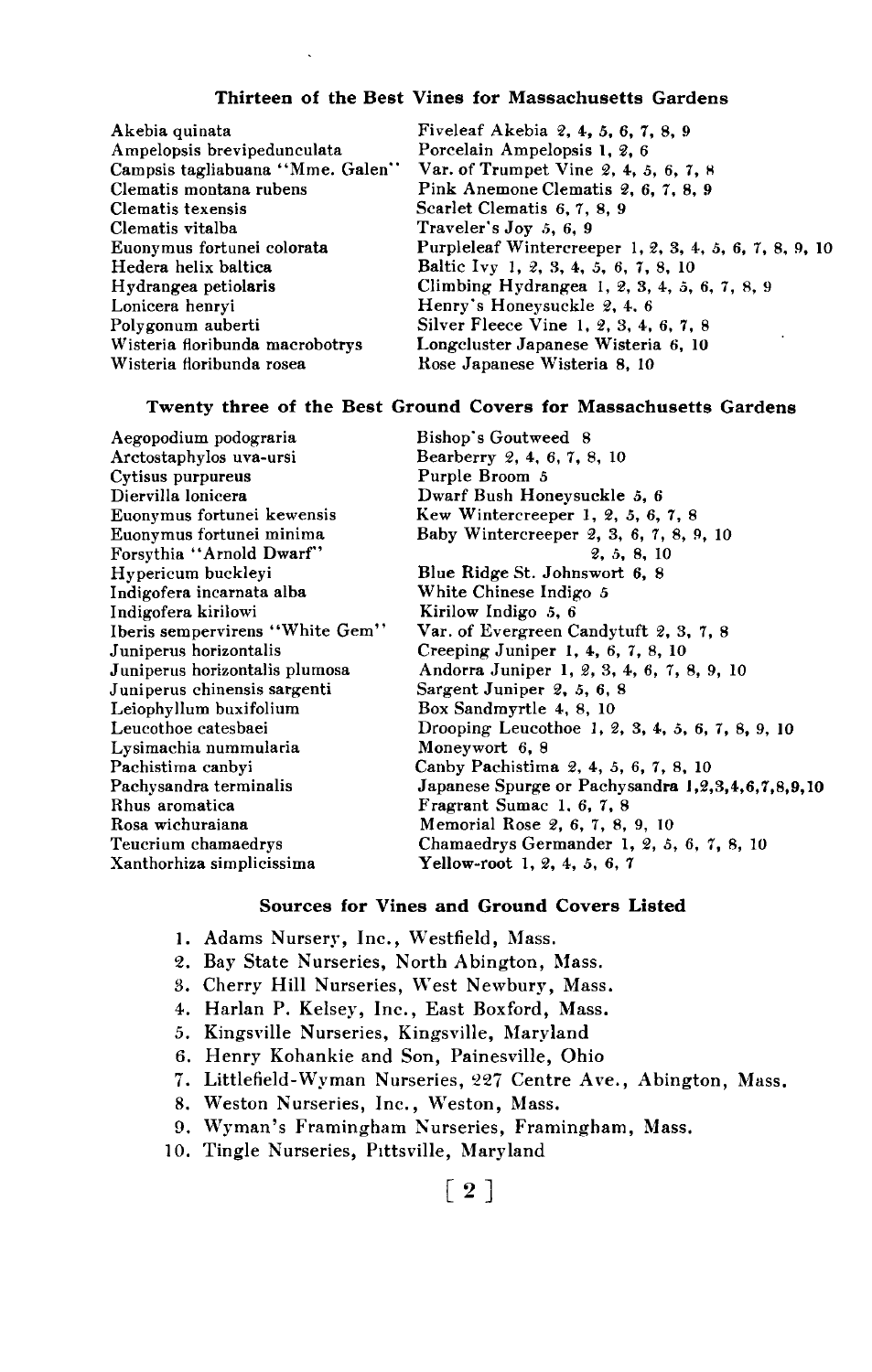

Clematis montana rubens. The Pink Anemone Clematis introduced into America by the Arnold Arboretum can become a<br>real garden asset if the soil conditions are slightly alkaline.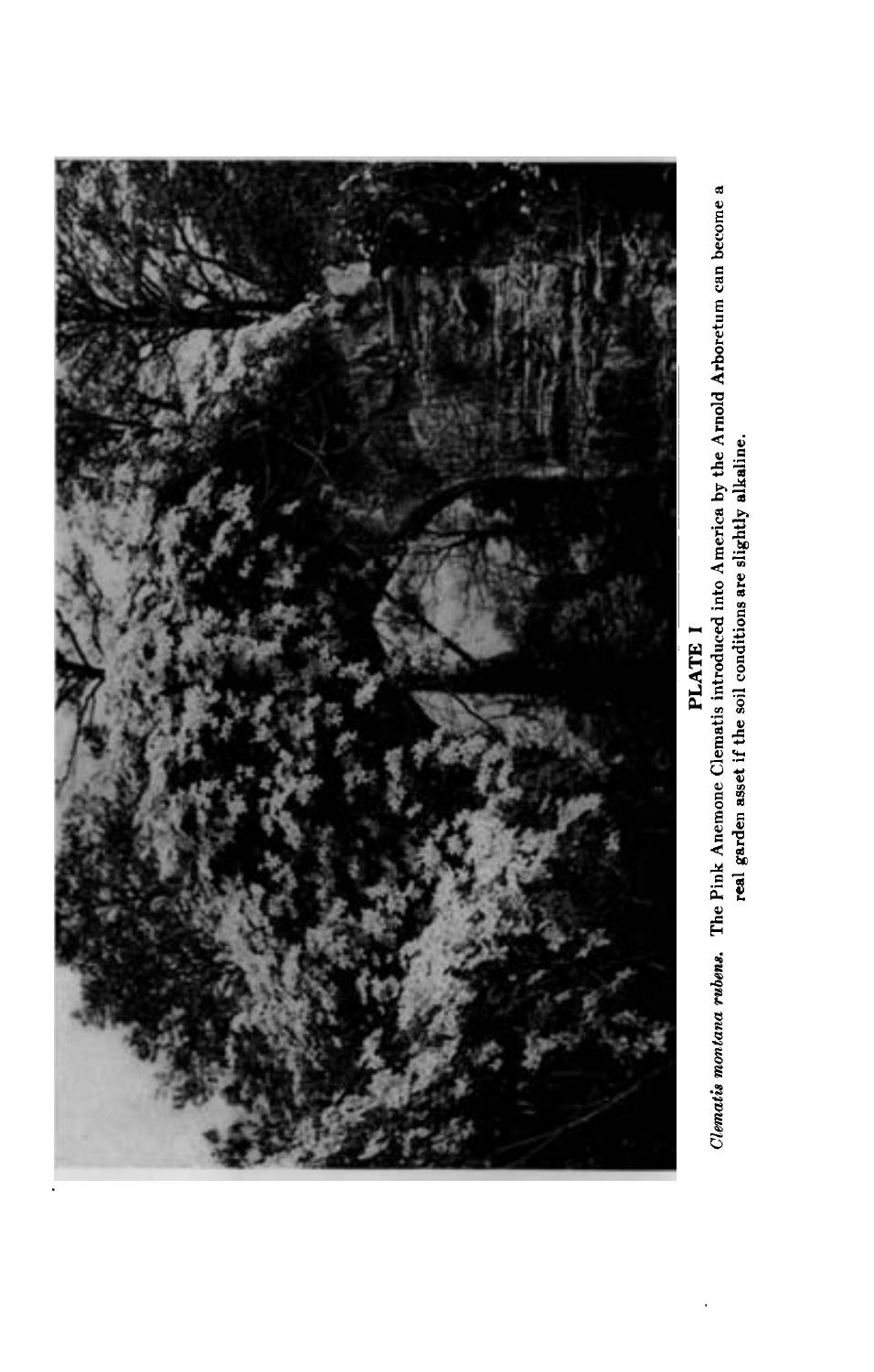## **VINES FOR DIFFERENT PURPOSES**

The following lists of vines are suggested for different purposes but are not infallible by any means. Certain vines can be made to grow on banks or in the shade, or be used as ground covers with a little careful training and fertilization when normally they would not be expected to do well under such conditions. The interested gardener will want to experiment on his own with other varieties, and may be rewarded with success if he goes about making his selections intelligently.

## . Twining Vines

Akebia quinata Lonicera species

Actinidia species Celastrus species Aristolochia durior Polygonum auberti

Wisteria species

Clinging Vines (clinging to stone and wood)

Campsis species Hedera species Euonymus fortunei varieties Hydrangea petiolaris Parthenocissus tricuspidata and varieties

## Vines climbing by means of tendrils or twining leaflets

Clematis species Vitis species

## Vines for Flowers

Campsis species Lonicera species Clematis species Polygonum auberti Hydrangea petiolaris Wisteria species

## Vines for Colorful Fruits

Ampelopsis brevipedunculata Clematis-most species Celastrus species Parthenocissus species Euonymus fortunei vegeta

Vines Withstanding Shade '

| Actinidia species   | Hedera species         |
|---------------------|------------------------|
| Akebia quinata      | Hydrangea petiolaris   |
| Aristolochia durior | Lonicera species       |
| Clematis species    | Parthenoeissus species |
| Euonymus species    | Vitis species          |

#### Vines Withstanding Dry Soil Conditions

Campsis radicans Parthenocissus quinquefolia Clematis texensis Parthenocissus tricuspidata Polygonum auberti

 $[4]$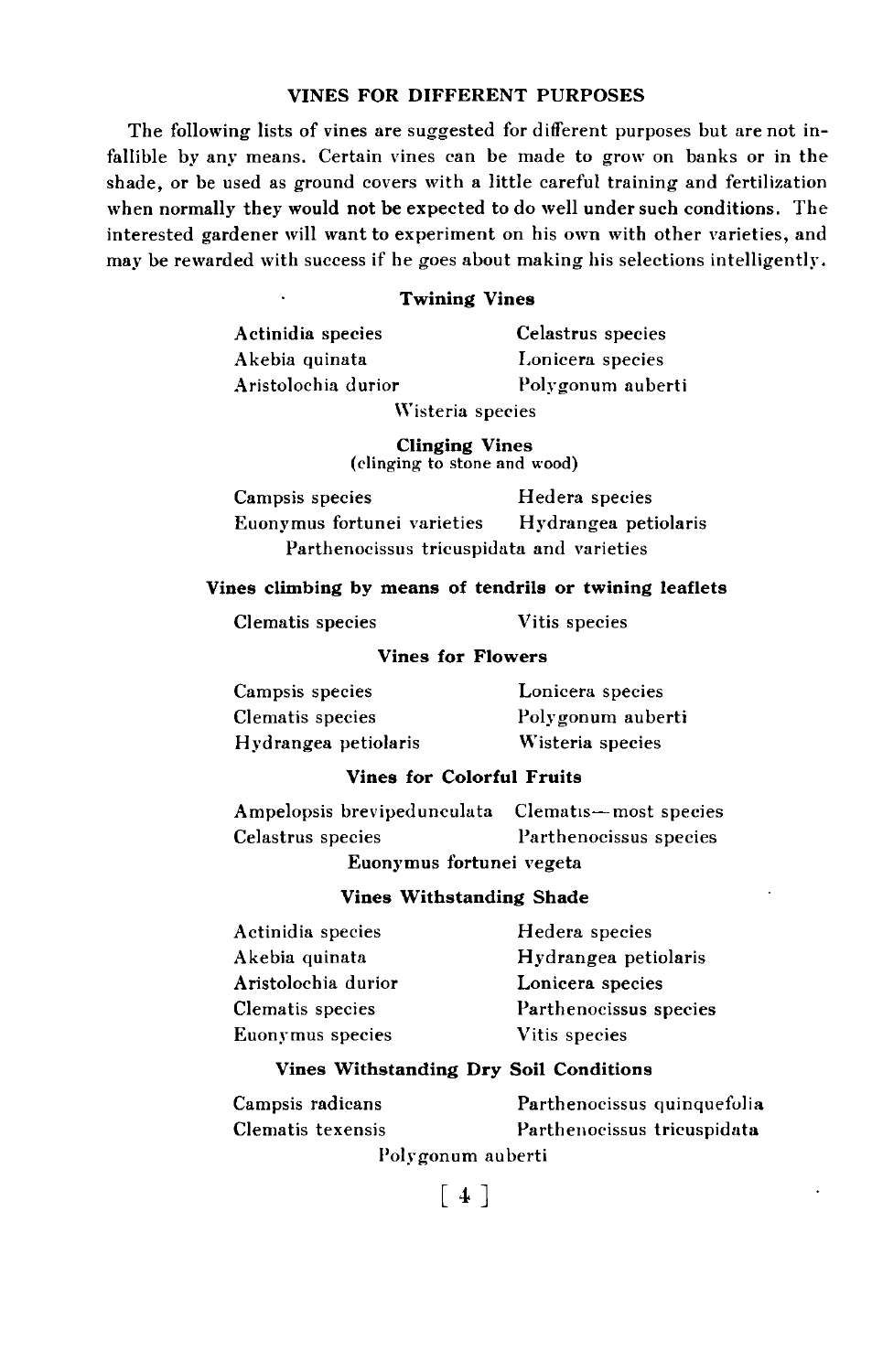# **Vines for Ground Covers**

| Akebia quinata    | Hedera helix baltica        |
|-------------------|-----------------------------|
| Celastrus species | Lonicera species            |
| Euonymus obovata  | Parthenocissus quinquefolia |

# GROUND COVERS FOR DIFFERENT PURPOSES

# Ground Covers for Shade

| Aegopodium podograria       | Hosta sp.                 |
|-----------------------------|---------------------------|
| Ajuga reptans               | Liriope spicata           |
| Convallaria majalis         | Lysimachia nummularia     |
| Epimedium grandiflorum      | Nepeta hederacea          |
| Euonymus fortunei and vars. | Pachysandra terminalis    |
| Gaultheria procumbens       | Vinca minor               |
| Hedera helix                | Xanthorhiza simplicissima |

# Ground Covers for Dry Soil

~

| Aegopodium podograria   | Hosta sp.        |
|-------------------------|------------------|
| Arctostaphylos uva-ursi | Nepeta hederacea |
| Cytisus purpureus       | Rhus aromatica   |
| Gaultheria procumbens   | Sedum species    |

## Ground Covers which increase rapidly

| Aegopodium podograria      | Lonicera species            |
|----------------------------|-----------------------------|
| Akebia quinata             | Lysimachia nummularia       |
| Ajuga reptans              | Nepeta hederacea            |
| Cerastium tomentosum       | Pachysandra terminalis      |
| Convallaria majalis        | Parthenocissus quinquefolia |
| Diervilla lonicera         | Polygonum reynoutria        |
| Euonymus fortunei colorata | Rhus aromatica              |
| Forsythia "Arnold Dwarf"   | Rosa wichuraiana            |
| Indigofera species         | Sedum species               |
| Liriope spicata            | Vinca minor                 |
| Vantharhiga simplisissima  |                             |

Xanthorhiza simplicissima

## Ground Covers less than 6 inches high

| Ajuga reptans           | Iberis sempervirens "White Gem"  |
|-------------------------|----------------------------------|
| Arctostaphylos uva-ursi | Juniperus horizontalis (usually) |
| Cerastium tomentosum    | Liriope spicata                  |
| Convallaria majalis     | Lysimachia nummularia            |
| Epimedium grandiflorum  | Nepeta hederacea                 |
| Euonymus fortunei var.  | Pachysandra terminalis           |

 $\begin{bmatrix} 5 \end{bmatrix}$ 

 $\ddot{\phantom{0}}$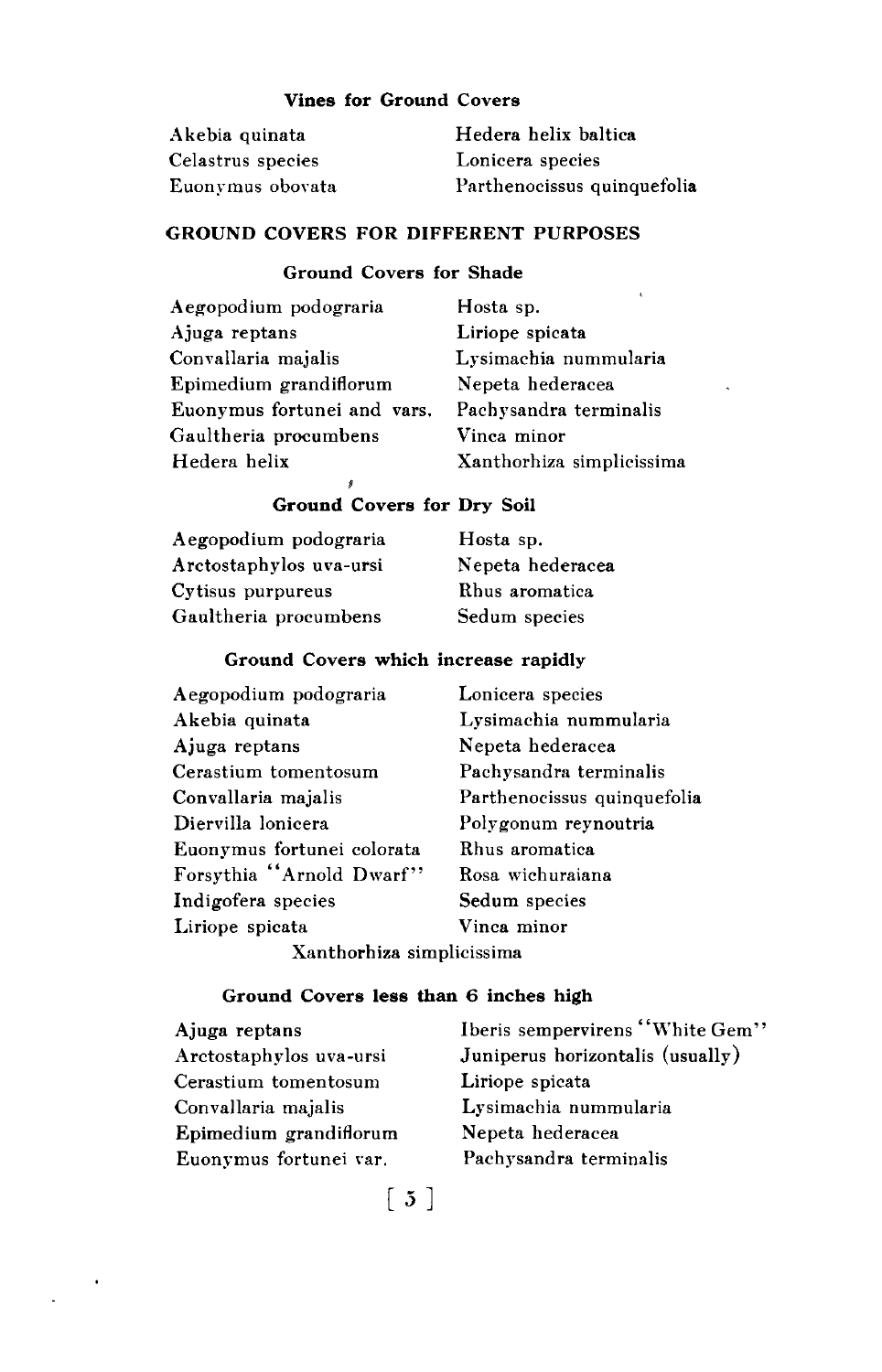

# PLATE II

Hydrangea petiolaris. This Climbing Hydrangea, growing on an elm tree by the Arnold Arboretum makes a wonderful display every year and does not injure the tree in any way.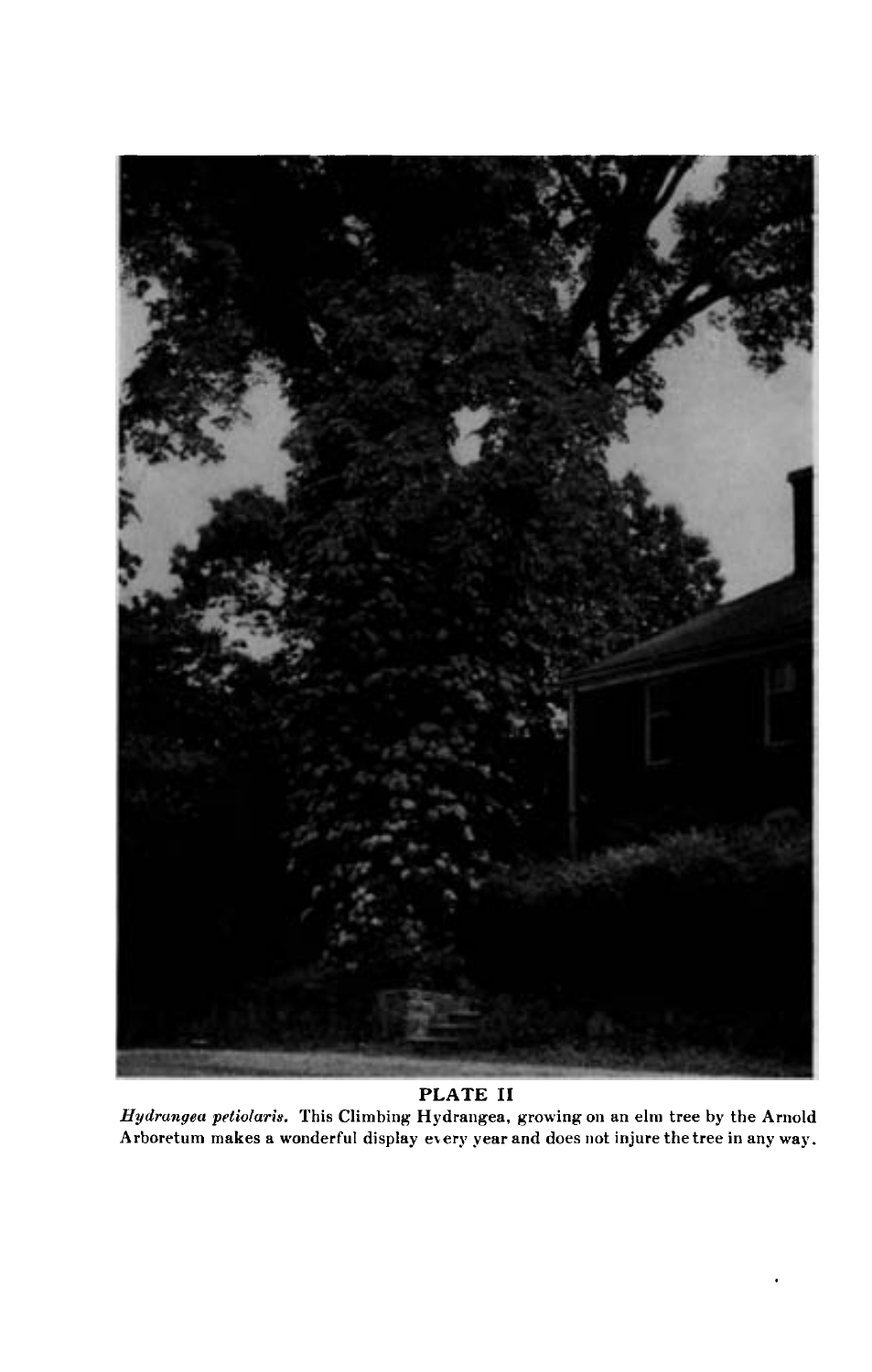Gaultheria procumbens Gypsophila repens rosea Phlox subulata "Emerald Cushion" Sedum species

Vinca minor

#### Evergreen Ground Covers

| Arctostaphylos uva-ursi         | Leiophyllum buxifolium |
|---------------------------------|------------------------|
| Calluna vulgaris                | Leucothoe catesbaei    |
| ٠<br>Euonymus fortunei vars.    | Liriope spicata        |
| Gaultheria procumbens           | Pachistima canbvi      |
| Iberis sempervirens "White Gem" | Pachysandra terminalis |
| Juniperus sp. and vars.         | Vinca minor            |

Hardiness Note: Plants listed as hardy in Zones 2,3, and 4 are hardy through out most of Massachusetts; those hardy in Zone 5 can be safely grown only in the southern, eastern and southeastern parts of the state.

#### VINES

Akebia quinata Twining  $30'-40'$  Zone 4 Fiveleaf Akebia This is a dainty-leaved, vigorously growing twiner that makes one of the best foliage vines for this area. It is not new, has been in America for nearly a century, and in some cases where it has been allowed to grow unrestrained, has become just as much of a pest as bittersweet. However, it is not used nearly enough. The small purple flowers appearing in mid-May are not conspicuous, but are very interesting. As a delicate foliage vine, it has few peers. Since it climbs by twining, it must have some upright support around which it can twine. Grown on a rainspout, it will climb to the top of a two story building in a few years time. When the spout must be removed for repairs or painting, the vine can be cut back to within two or three feet of the ground. If this is done in the early spring the vine can be expected to grow back in another two years. The leaves remain green on the plant until early winter. It requires no particular attention, and as far as we know, has no serious insect or disease pests.

# Ampelopsis brevipedunculata Zone 4 Porcelain Ampelopsis

The Porcelain Ampelopsis climbs by attaching tentrils to a means of support. It has deeply lobed leaves, is not a dense vine like the Boston Ivy, but its most ornamental characteristic is its porcelain blue fruits in the early fall. No other vine in the North has fruits as colorful as these.

# Campsis tagliabuana

Clinging  $25'$  Zone 4 Var. of Trumpet Vine The larger flowers of this hybrid clone over the flowers of the common native Trumpet Vine  $(C.$  radicans) are its chief claim to added use. The flowers are orange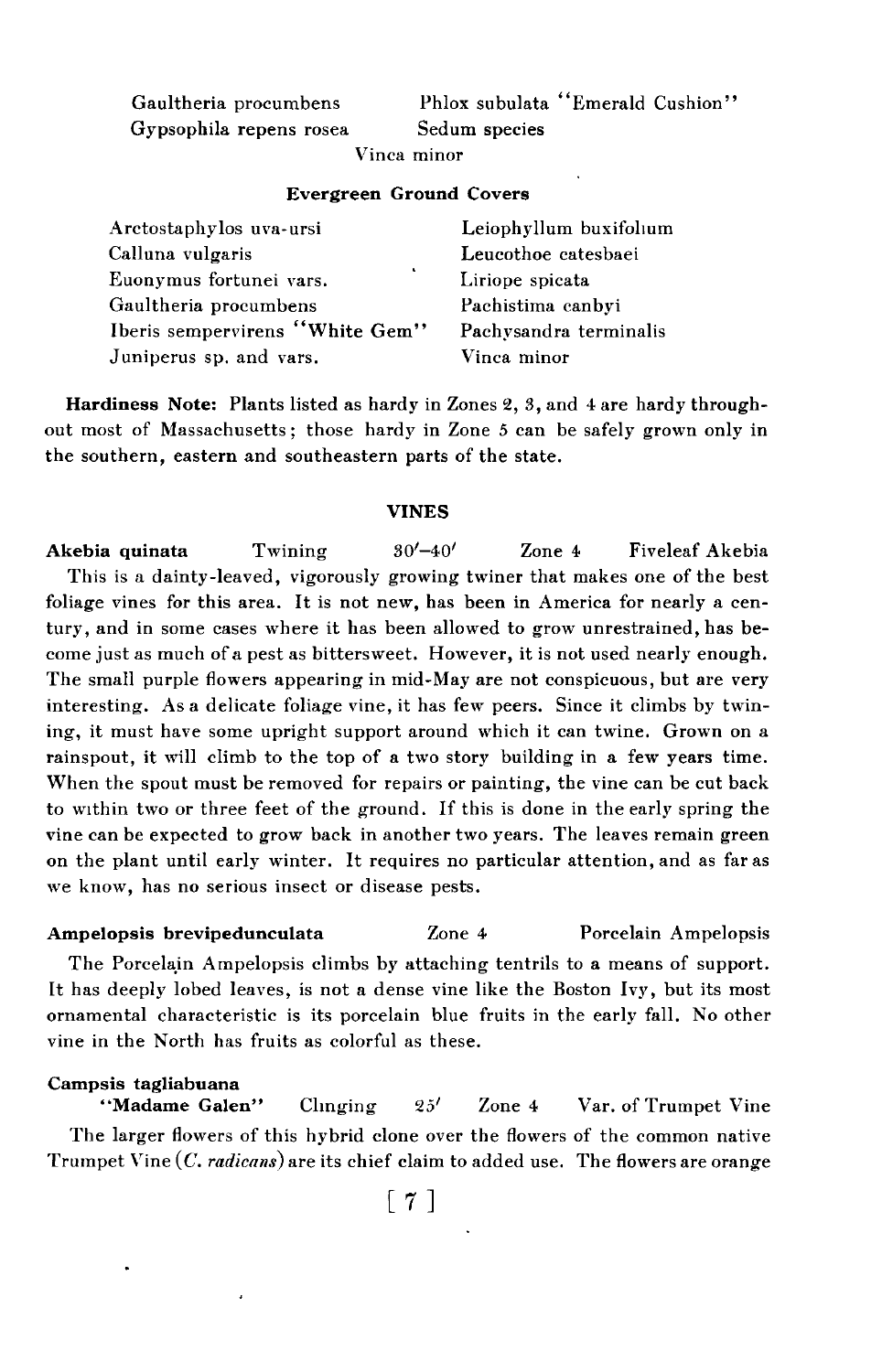and scarlet, usually  $2\frac{1}{2}$ " in diameter and like the other members of the genus it climbs by attaching small root-like holdfasts to the wall. Since the large flowered Chinese Trumpet vine is not hardy here, this hybrid might be used where its large flowers are wanted.

## **Clematis montana rubens**  $24'$  Zone 5 Pink Anemone Clematis

E. H. Wilson brought this beautiful plant into America from China. Although it is not completely hardy in all parts of Massachusetts, and many people find difficulty in meeting the exacting demands of the Clematis clan in order to grow them well, nevertheless it might be worthy of a trial for those who are willing to study its needs and supply them. The flower buds are borne on the previous year's wood, hence it should not be pruned until immediately after flowering. The flowers are rosy pink, about  $2''-2\frac{1}{2}''$  in diameter and appear in May, and the new young foliage is a reddish bronze color. Like many another clematis, the plumy seed heads are also very interesting in the fall.

 $C$  Clematis texensis  $6'$  Zone 4 Scarlet Clematis A native Texan, there are a few gardeners in Massachusetts who are successful in cultivating this six foot vine. The bright scarlet flowers are bell shaped and profuse, appearing in July. If grown in a sheltered spot it may start to bloom in early summer and continue until frost. Although it may die to the ground in the winter, it grows quickly from the base, and since the flowers are borne on the current year's growth, it can be expected to bloom the same year. Like most other clematis varieties, it needs special soil conditions in which to do well.

Clematis vitalba  $30'$  Zone 4 Traveler's Joy

One of the vigorous-growing species, it does have small flowers so that its rapidity of growth, its late summer bloom and its very fluffy seed heads in the fall are its important features rather than the size of the individual flowers. The common name comes from the fact that the white flowers of this European native are slightly fragrant, and the odor proves quite refreshing to the traveler on a hot summer's day. An excellent vine for growing over fence or garden pergola where dense foliage is wanted.

# Euonymus fortunei colorata Zone 5 Purpleleaf Wintercreeper

The so-called Purpleleaf Wintercreeper is good as a low vine and especially a ground cover. It is not completely evergreen, but in the fall its inch-long leaves turn a brilliant purplish red, making it a very effective fall plant. This fall color may last for several months, long into the winter. Like the other Euonymus, it climbs by means of attaching small root-like hold fasts to wall or tree trunk, hence it should not be used to climb on wooden buildings.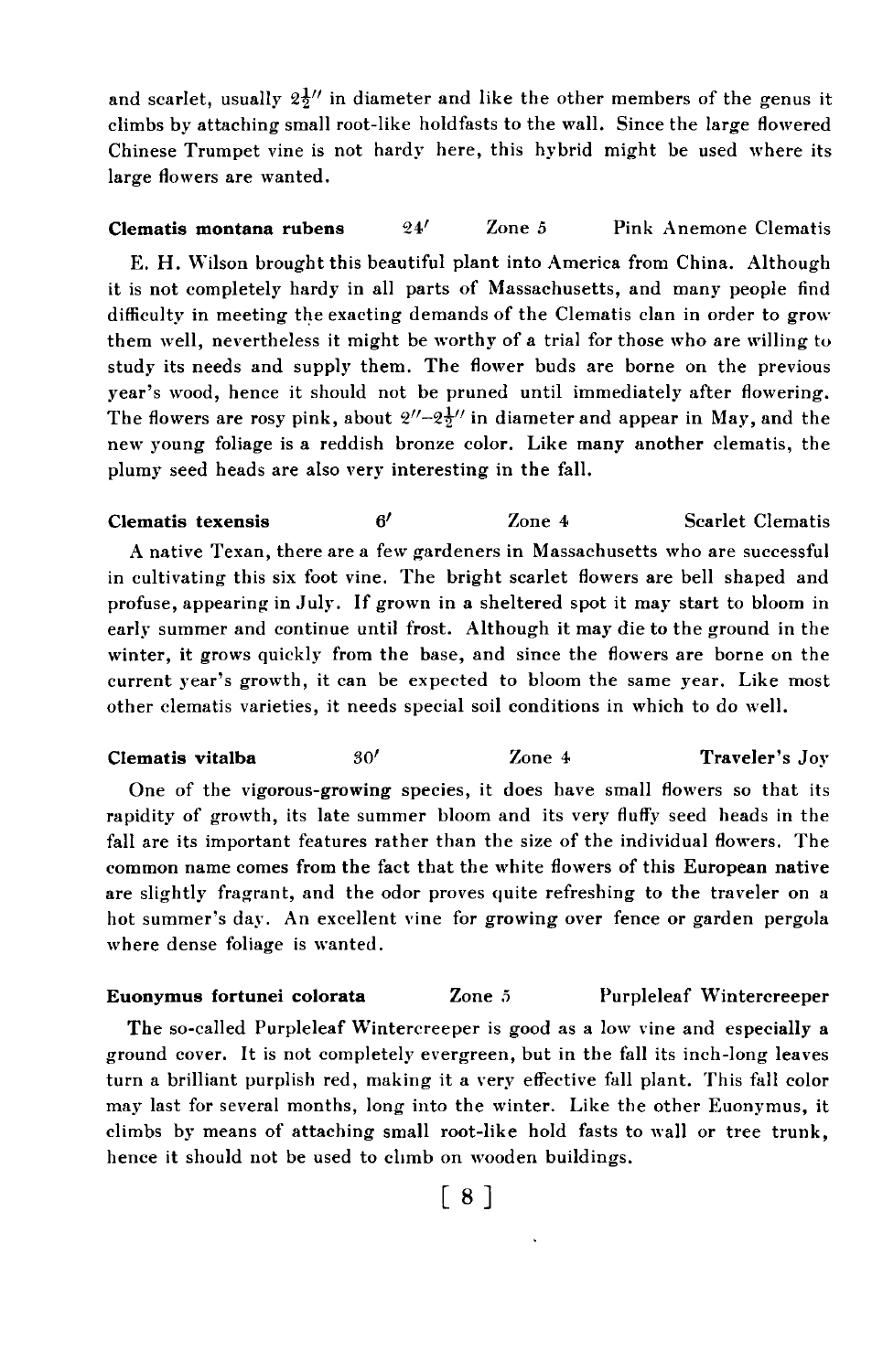

Polygonum auborti. The Silvervine Fleeceflower is an excellent late summer flowering vine that needs some support for climbing. Even though it may be killed to the ground in severe winters, it will come back with sufficien the current year.

PLATE III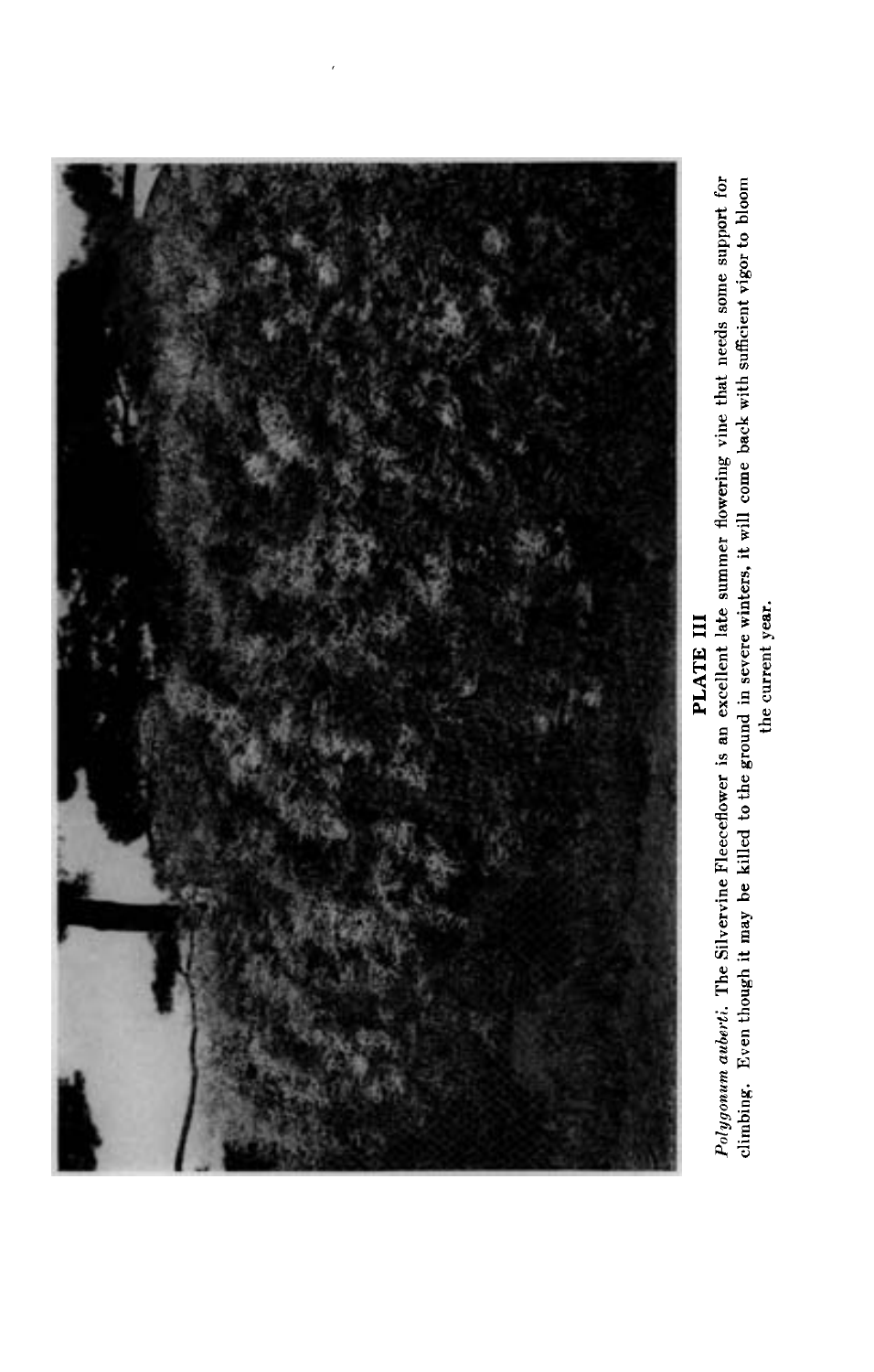Hedera helix baltica Clinging 90' Zone 4 Baltic Ivy

Every one is familiar with the English Ivy, but it is not completely hardy in all parts of Massachusetts. The variety ballica is supposed to be the hardiest variety available at present. It is growing to the top of the three story brick administration building of the Arnold Arboretum, on the north side, and has been there for nearly forty years. It must be admitted that this is a sheltered situation, and even here, during some of the more severe winters it is partly injured, but many a winter it comes through unscathed. Consequently, if English ivy is to be used, this variety might be expected to do best. On Cape Cod it grows to the top of thirty foot trees, but in most colder situations it is best to try it only in sheltered situations, especially those with northern exposures.

# **Hydrangea petiolaris** Clinging  $75′$  Zone 4 Climbing Hydrangea

Although this excellent vine has been growing in the Arnold Arboretum since 1892 it has not been as widely used as it merits. This may be partly due to the fact that young plants take several years before they become well established and really start to grow. It is a true hydrangea, and climbs by root-like hold fasts which attach themselves to brick, stone or tree trunk. It should not be used on a wooden building, obviously. It does not harm tree trunks, for the simple reason that it does not twine and strangle branches as would bittersweet or the Fiveleaf Akebia, but it grows more or less vertically up the trunk. The lateral branches extend about three feet from the trunk or wall, and it is literally covered with  $6''-10''$  creamy white, flat flower clusters in June.

Lonicera henryi Twining 8' Zone 4 Henry's Honeysuckle

The common Hall's Honeysuckle, which has escaped cultivation in the South and become a pest over wide areas, is not reliably hardy in all parts of Massachusetts. Henry's Honeysuckle is similar in many respects to L. japonica halliana except that it is slightly more hardy. It can be used as a ground cover.

## Polygonum auberti Twining  $20'-30'$  Zone 4 Silver Fleece Vine

A handsome, vigorous, twining vine that may grow as much as  $20'-30'$  in a single season. The foliage is dense and bright green, and the small greenish white flower clusters appear in large numbers late in summer when few woody plants are in bloom. The fruits are not very effective. Its vigor and conspicuous late bloom are its chief assets in the garden.

```
Wisteria floribunda macrobotrys Twining 24' Zone 4
                                            Longcluster Japanese Wisteria
 This is a variety of the Japanese wisteria which is hardier than the more com-
```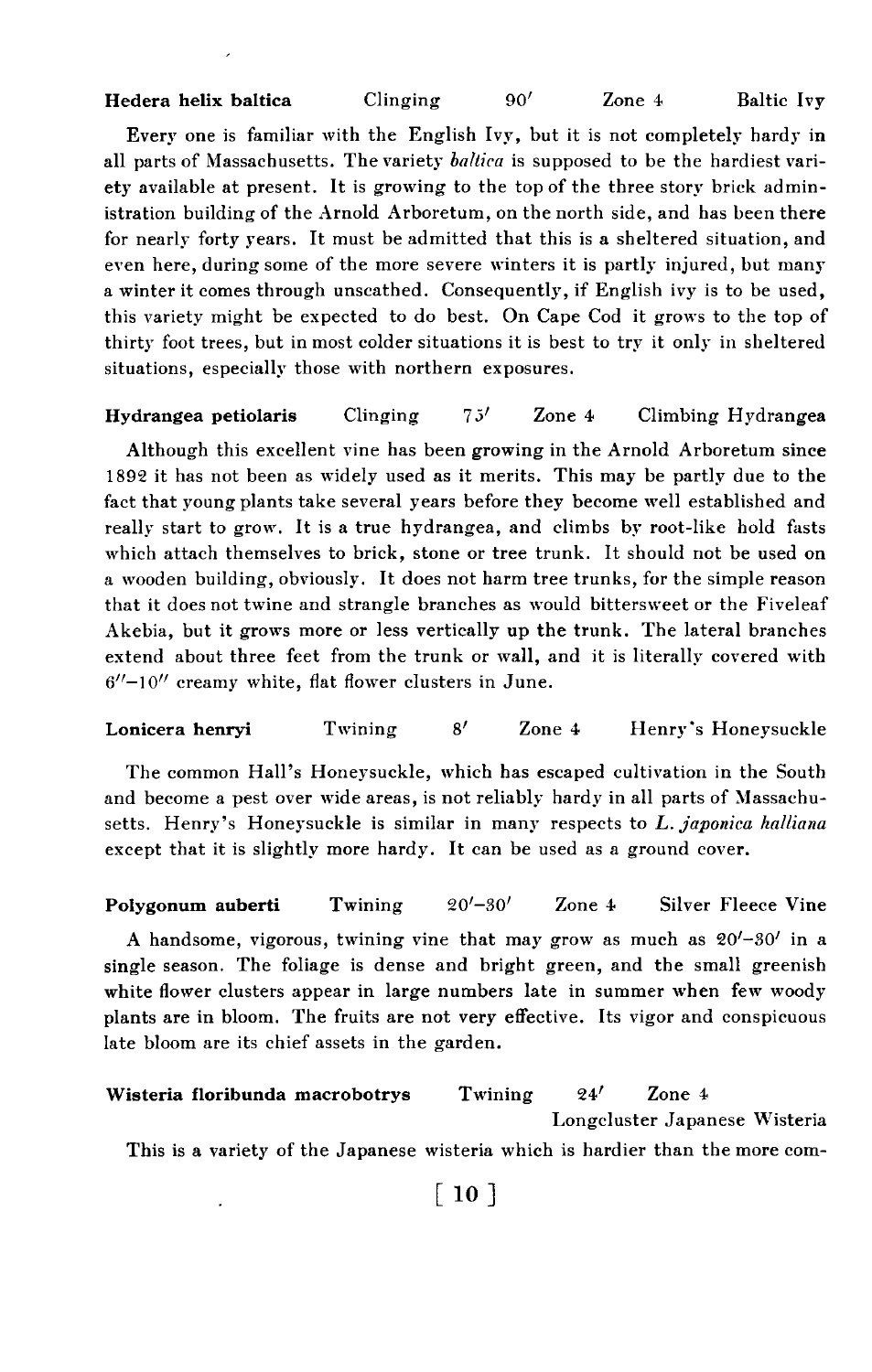mon Chinese species, W. sinensis. This variety has flower clusters that are the longest of any, some in the Arnold Arboretum measured  $36''$  long. In Japan, E. H. Wilson reported some flower clusters of this same species which were  $52''$ long, but these of course, were growing under ideal conditions.

Wisteria floribunda rosea Twining 24' Zone 4 Rose Japanese Wisteria This is the only wisteria with truly pink flowers, the racemes being at least  $12''$ long and extremely fragrant. It is one of the best varieties of this species.

## GROUND COVERS

Aegopodium podograria  $12^{\prime\prime}-14^{\prime\prime}$  Zone 4 Bishops Goutweed This sturdy perennial does very well in dry soil, and does almost equally well in sun and shade. Although the carrot-like fruiting heads may be as much as  $14^{\prime\prime}$ tall, the foliage is considerably lower. It can be cut with a lawn mower and fully recover, although this is not conducive to good growth if done regularly. In some plants the leaves are green and in others the green leaves are bordered with white. It can become a weed unless it is kept restrained.

Arctostaphylos uva-ursi Prostrate creeper Zone 2 Bearberry Only a few inches tall, this excellent native ground cover with its small  $(\frac{1}{2}'' - \frac{3}{4}''')$ long) leaves is especially adaptable for sandy soils. In fact it requires poor soil in which to grow. It is often used at the seashore in rocky areas where the small soil pockets may tend to dry out. In the wild, it forms dense mats which can be lifted in squares and transplanted to new locations. It is being used considerably along highways in eastern coastal regions for planting sandy banks where little else will grow. On the Pacific Coast it is equally popular and for the same reasons.

Cytisus purpureus 18<sup>77</sup> 200e 5 Purple Broom The Purple Broom can be used as a ground cover, but it does not increase by runners or underground stems. In other words, the original plants should be spaced about  $18''-24''$  apart and eventually they will grow together forming a complete covering never over 18" tall. Since all brooms prefer dry sandy soil, this has its merits, and the bright purple, pea-like flowers appearing in mid-May add to its effectiveness at that time.

Diervilla lonicera 3<sup>'</sup> Zone 3 Dwarf Bush Honeysuckle A hardy native, this can be used as a coarse ground cover in part of the garden where its height is not objectionable. When well established it can be ruthlessly cut to the ground, and, since it does not suffer from any serious disease or insect pests there are places where it might be tried. It will increase by underground stems, but not rapidly.

 $[11]$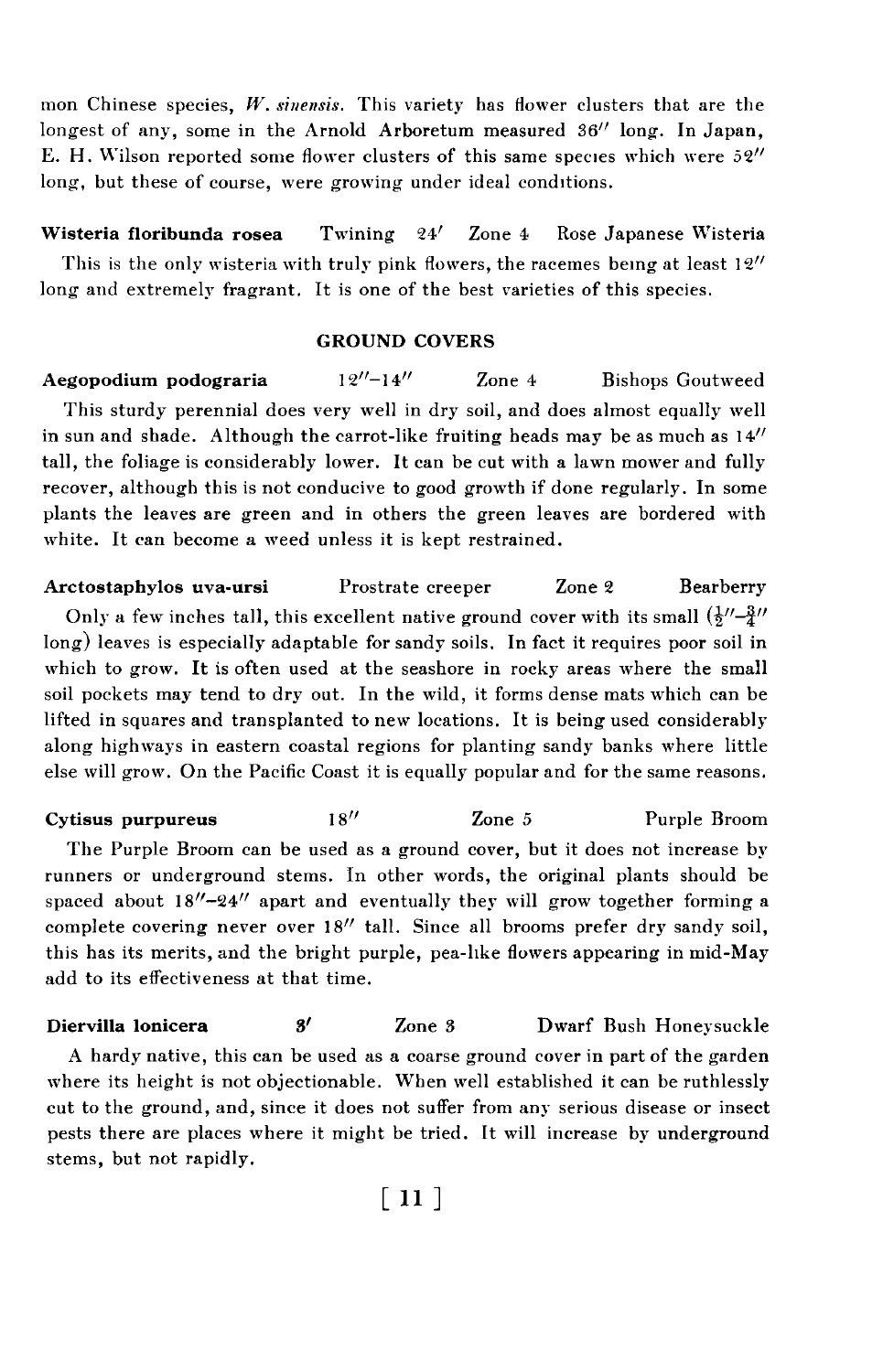# Euonymus fortunei kewensis Prostrate creeper Zone 5 Kew Wintercreeper<br>Euonymus fortunei minima (1999) (1999) (1999) (1999) (1999) (1999) (1999) (1999) (1999) (1999) (1999) (1999) ( Euonymus fortunei minima Both these are very small-leaved evergreen forms, and they do differ in that minima has leaves about  $\frac{1}{2}$  long and kewensis has leaves smaller than this. It is probably inadvisable to plant these over large areas, for they are small and slow growing. In small spaces however, in the rockery or along the flagstones of the garden path, they can cause much interest. Both hug the ground and seldom are over a few inches tall.

# Forsythia "Arnold Dwarf"  $2'$  Zone 5

This dwarf forsythia, originated in the Arnold Arboretum and has never bloomed since it was introduced in 1941. Hence it is not a desirable "flowering" shrub. but as a ground cover it is desirable where a mounded irregular growing mass is desired. Old plants are only  $2'-3'$  tall, usually almost twice as broad, and everywhere the drooping branchlets touch the soil they root. Consequently, if planted several feet apart, the plants quickly cover the ground and of course, would keep the soil from washing. It does not make a uniform cover, since the habit of its growth results in high and low spots, but it can be depended upon to cover considerable ground in this interesting manner.

Hypericum buckleyi 10<sup>"</sup> Zone 5 Blue Ridge St. Johnswort A single plant of this species will quickly grow into a round mat of foliage several feet in diameter, and although the spreading branchlets do not seem to root, nevertheless they do cover the ground. The bright yellow flowers, about 1" in diameter appear about mid-June, and the profuse small leaves give it a fine texture.

Iberis sempervirens "White Gem" 6" Zone 5 var. of Evergreen Candytuft The old-fashioned Evergreen Candytuft has been considerably used in the past and its limitations are well known by most gardeners. This variety is more compact and dense than the species, hence is better for use as a true ground cover even though more plants must be planted at the start. There are other dwarf varieties available equally as good for ground cover purposes.

**Indigofera incarnata alba**  $1\frac{1}{2}$  Zone 5 White Chinese Indigo This white flowered variety is considerably hardier than the species and is not at all well known at present. The flowers are pea-like, appearing in July and the plant makes a dense growth by underground stems. Even if it does winterkill, it can be cut to the ground and quickly grows back in time to bloom profusely. This Japanese native has been in America over half a century without being used much as a ground cover.

 $\lceil 12 \rceil$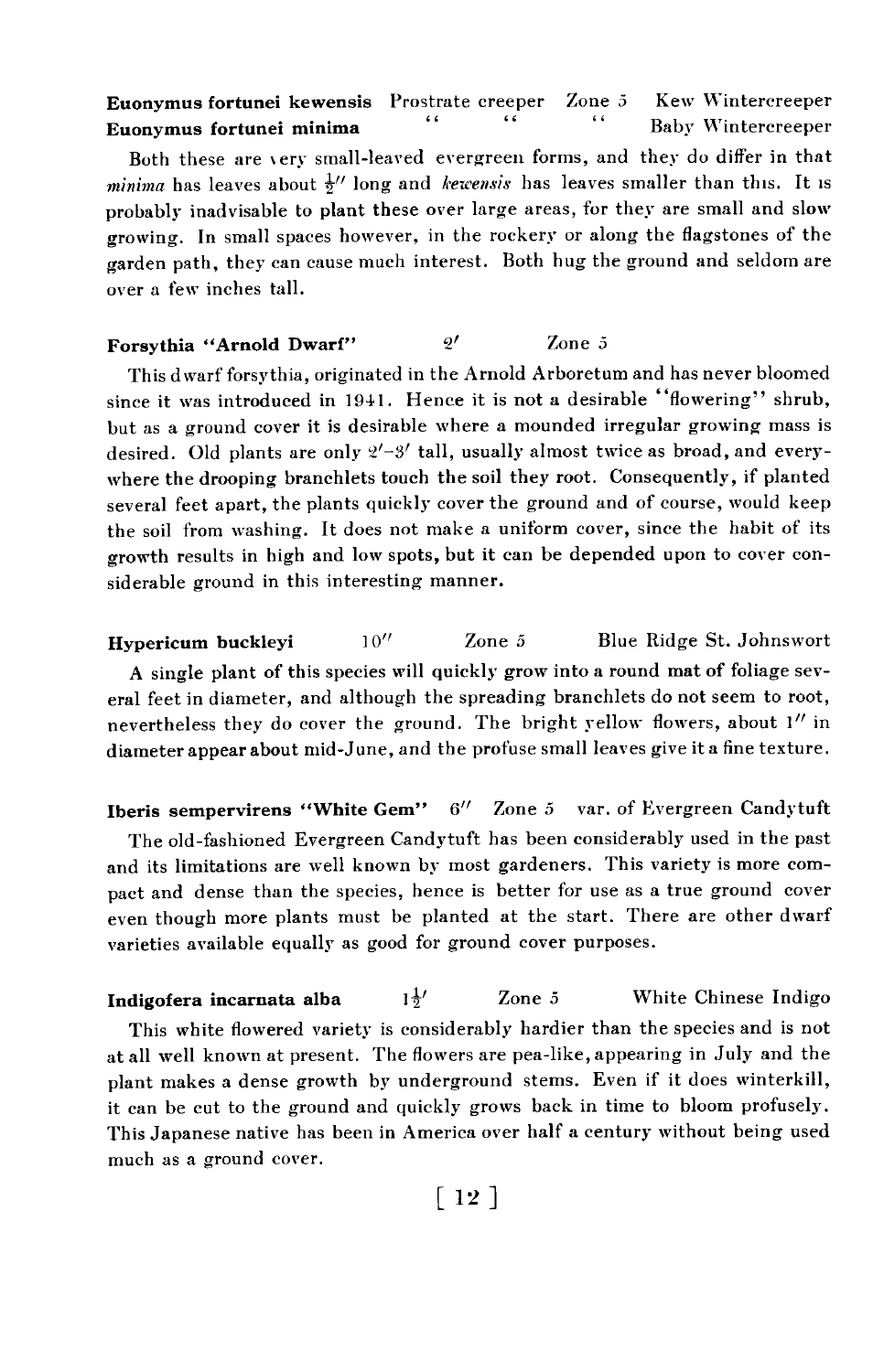

PLATE IV

Ground Cover Demonstration Plots. This is situated on the Case Estates of the Arnold Arboretum, Wellesley St., Weston, and is always open to the public. At present there are over 125 different kinds of plants being grown as ground covers here.<br>It is well worth careful inspection.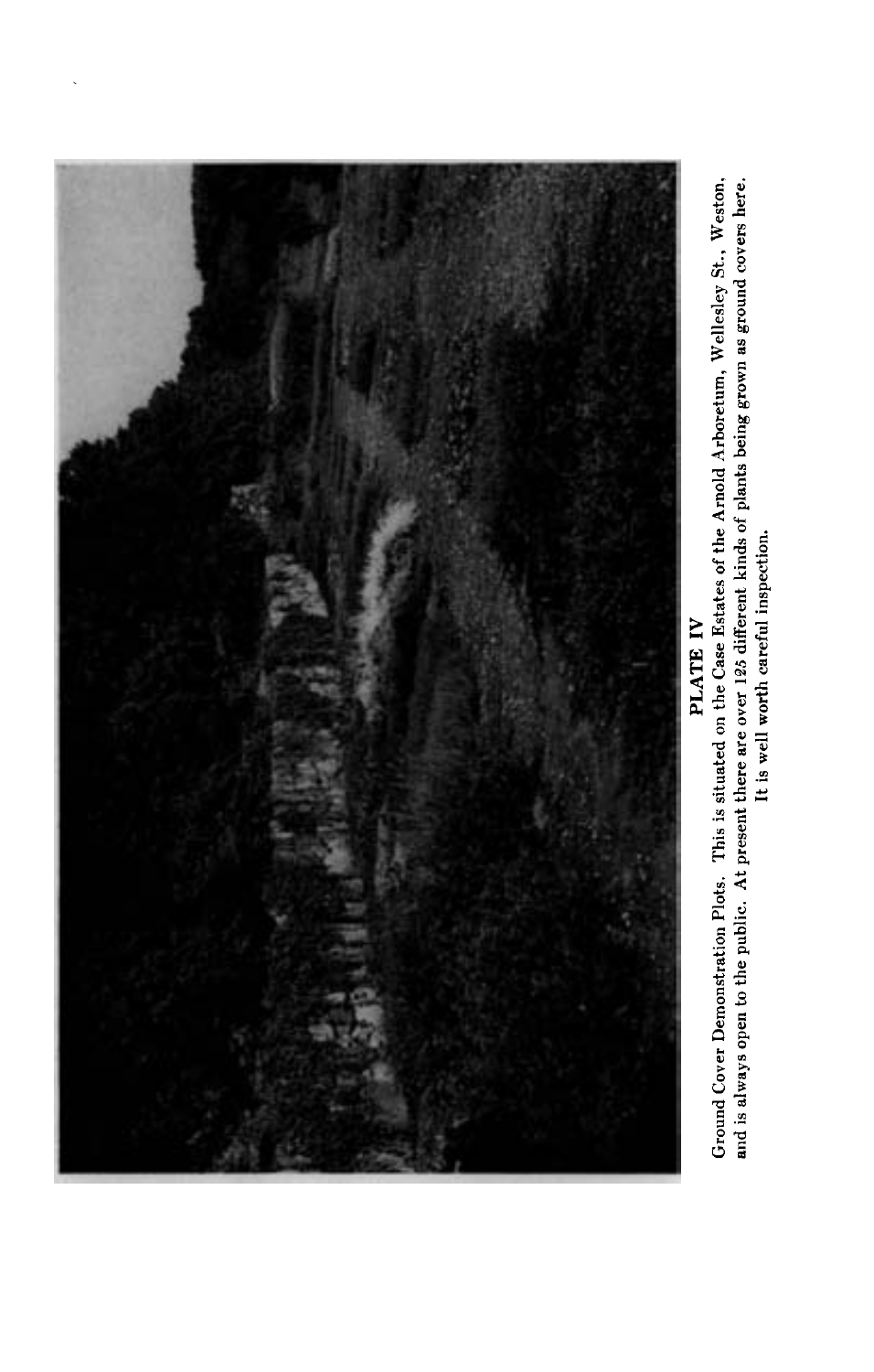Indigofera kirilowi 8<sup>'</sup> Zone 4 Kirilow Indigo

A low, dense shrub which makes an excellent ground cover by suckering and spreading rapidly by underground stems. It grows to a uniform height and makes a more dense ground cover than does the Yellow-root. If, in severe winters, the branches are killed, it quickly sprouts from the base again and flowers in summer on the current years' shoots.

| Juniperus horizontalis         | $6'' - 19''$ | Zone 2 | Creeping Juniper |
|--------------------------------|--------------|--------|------------------|
| Juniperus horizontalis plumosa | 19''         | Zone 2 | Andorra Juniper  |

These are not rare by any manner of means, but they should be known by all who are interested in evergreen ground covers. The species is low and creeping, with runners several feet long, so that sometimes it does not cover the ground as well as should be expected. The variety  $plumosa$  on the other hand, is more dense and compact in habit, growing into a low, flat, slightly mounded plant. This variety turns a pleasing purplish in the fall and remains that way a greater part of the winter. When it is used as a ground cover, if the plants are regularly spaced about 2' apart, they will eventually grow into each other and make a low dense mat completely covering the ground. It is commonly used as a specimen plant in many evergreen plantings, and should be considered for mass planting as a ground cover where a dense foliage mat is wanted.

**Juniperus chinensis sargenti**  $8''-12''$  Zone 4 Sargent Juniper This low, prostrate, creeping juniper has steel blue foliage and makes mats eventually  $8'-10'$  in diameter. It makes an excellent ground cover with foliage a different color from the other junipers used for this same purpose.

Leiophyllum buxifolium 18" Zone 5 Box Sandmyrtle A small evergreen of value as a ground cover only in very acid soil suitable for ericaceous plantings. It should always be planted in clumps about  $12''-18''$  apart where it will grow into a rather loosely open evergreen cover, with waxy white flowers in May somewhat like those of blueberry, and a brownish green autumn color. It is not one of the best plants for completely covering the ground but can be used for variation where the soil is suitable.

Leucothoe catesbaei 6<sup>'</sup> Zone 4 Drooping Leucothoe Although this is a  $6'$  shrub in some areas, it can be used as a ground cover in Massachusetts if it is periodically cut to the ground every few years. It grows in clumps but does increase by underground stems to some extent, especially in situations where rhododendrons grow well. The lustrous dark green leaves throughout the spring and summer turn a delightful bronze in the fall. In our area it does need some winter shade in order to prevent winter burning of the foliage. The small racemes of waxy white flowers appear in early June along the entire

 $\lceil 14 \rceil$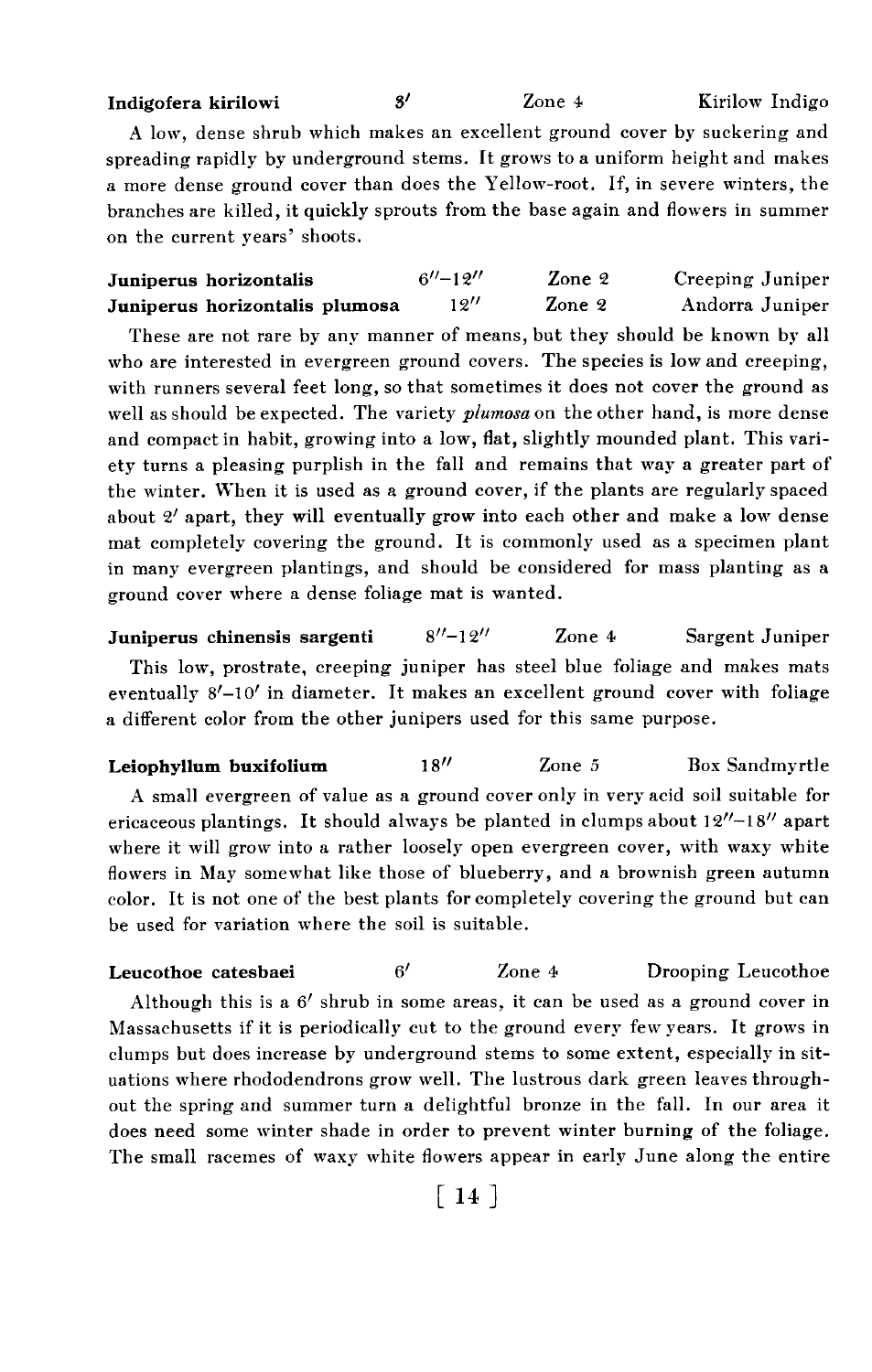

PLATE V<br>  $P$  respectively a produced in the property of evergreen ground covers.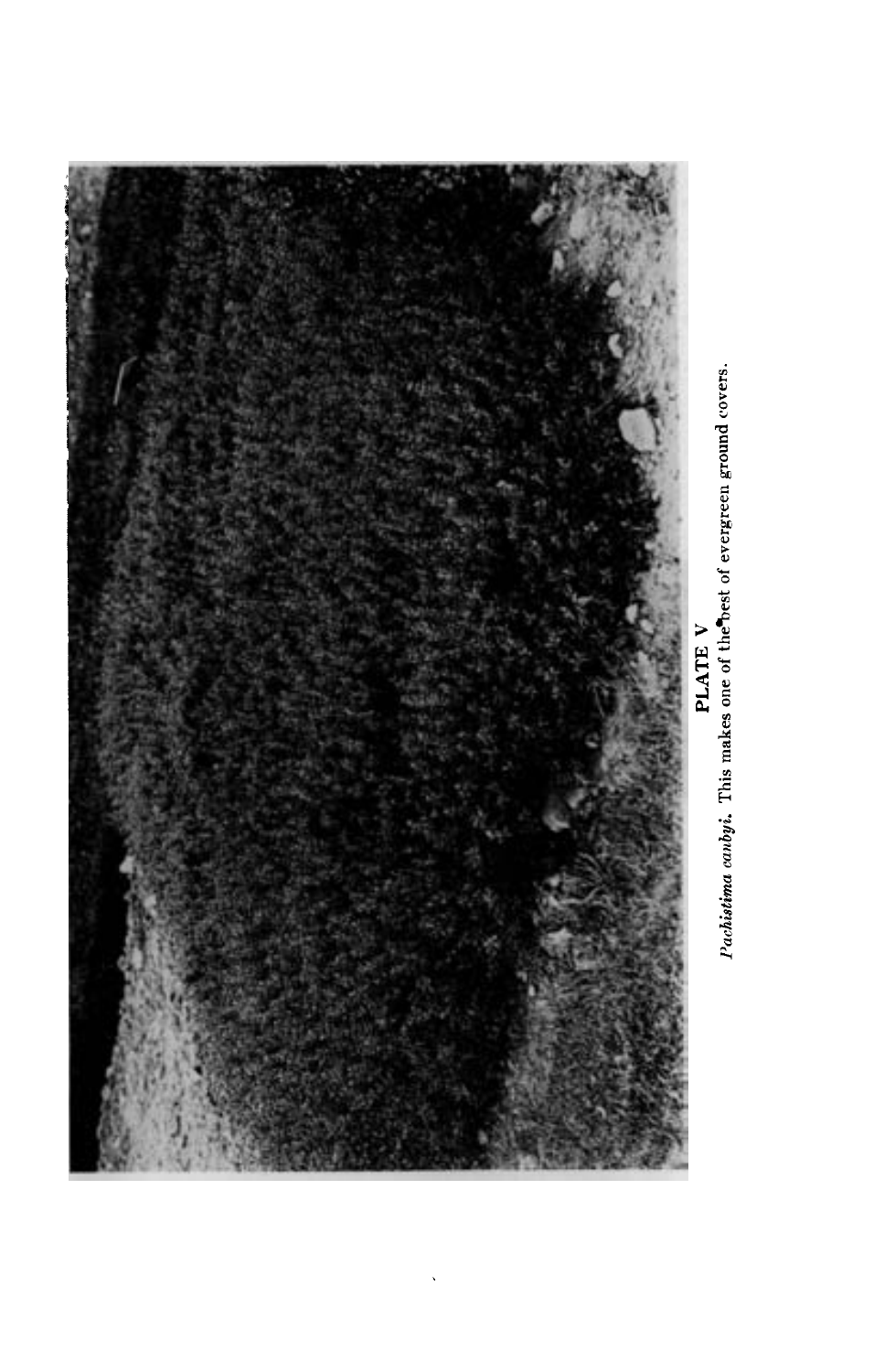under side of the gracefully arching branches. A native of southeastern United States, it can be used with discretion in Massachusetts, but only as a ground cover if it is kept periodically cut and even then it will grow as high as three feet.

# Lysimachia nummularia Prostrate creeper Zone 3 Moneywort This European native has escaped cultivation in America and so is frequently found in widely separated spots in the eastern United States. It withstands shade, but also does well in the sun, and prefers a rich, moist soil. The bright yellow flowers appear during the spring and summer and it grows rapidly as a creeping vine along the soil surface, rooting at various places along its stems. If the soil and situation are satisfactory this can make an excellent cover.

Pachistima canbyi 12" Zone 5 Canby Pachistima This is a low evergreen with small leaves less than 1" long which turn a beautiful bronze in the fall and winter. It makes one of the best of wintergreen ground covers if planted in acid soil and given a little shade. It was this particular ground cover which looked the best of all in the Ground Cover Demonstration Plots at Weston this past fall and early winter.

Pachysandra terminalis Zone 5 Japanese Spurge

This certainly is neither a new nor a rare ground cover, but it is without doubt one of the best, especially for growing in the shade. It increases rapidly by underground runners, is evergreen and can be grown in a wide variety of soils, but can not be expected to grow well in hot, dry situations in the full sun. It is this plant which might well be considered first in selecting a ground cover for shady situations.

Rhus aromatica 3<sup>7</sup> Zone 3 Fragrant Sumac

This is one of the taller ground covers but proves excellent in dry soils, and for planting on sunny banks. To keep it in the ground cover category, this is another of the shrubs which might be periodically cut to the ground every three or four years. Its red fruits in early summer, and brilliant yellow and scarlet autumn color make it prominent. It increases rapidly by underground stems, but because of its vigorous growth, its texture is definitely coarse when used to cover the ground and so its use might be limited to the more rugged areas about the home grounds.

Rosa wichuraiana Prostrate vine Zone 5 Memorial Rose Adapted for covering banks and rocky slopes, this procumbent trailer was first introduced into North America by the Arnold Arboretum in 1891, and was first used as a ground cover in Franklin Park, Boston. Its white flowers, appearing

 $\lceil 16 \rceil$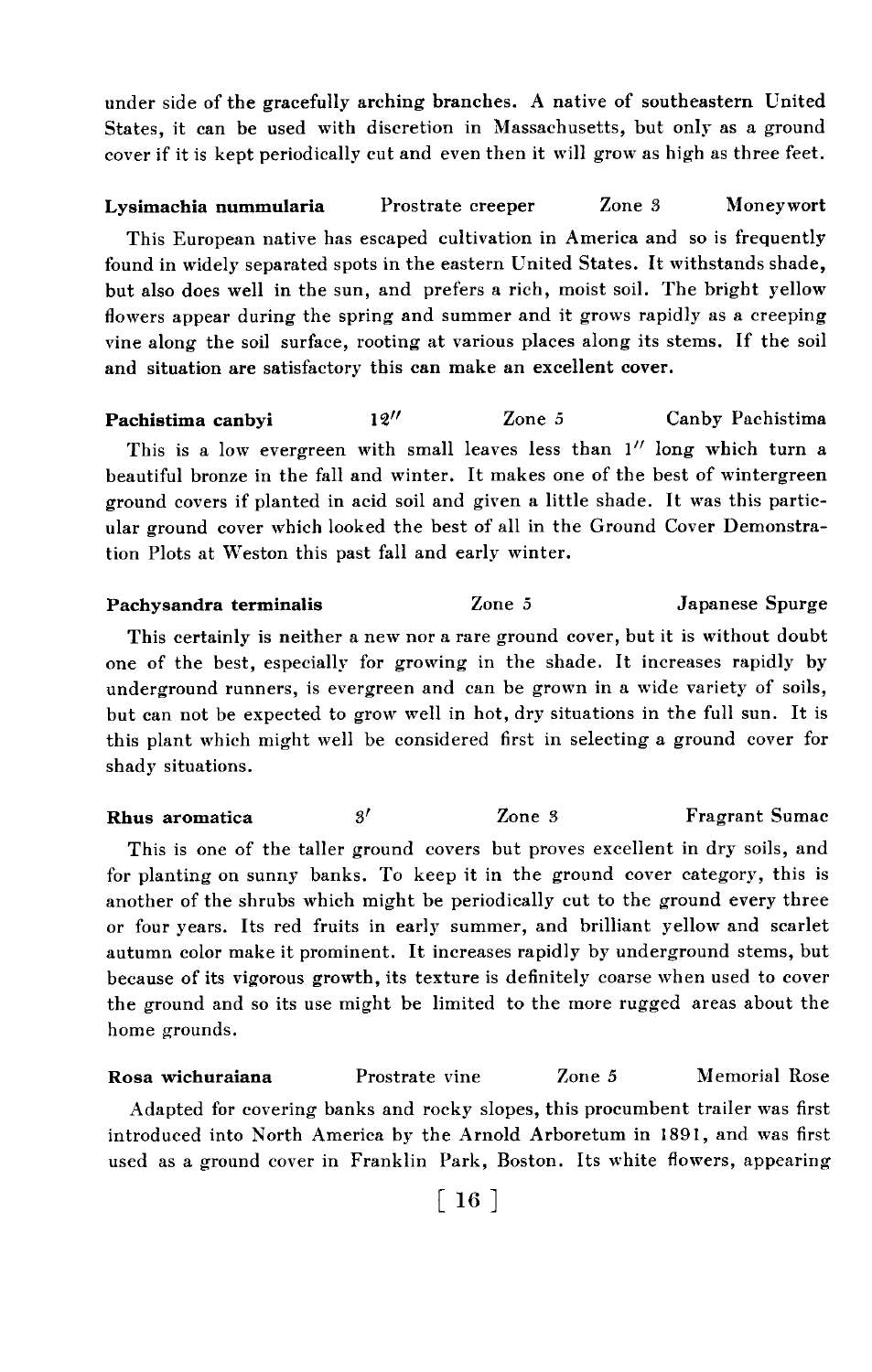

Xanthorhiza simplicissima. This bed of Yellow-root has been growing by the ponds in the Arnold Arboretum since 1886 and<br>requires practically no attention of any kind. A fine native American plant which could be used more f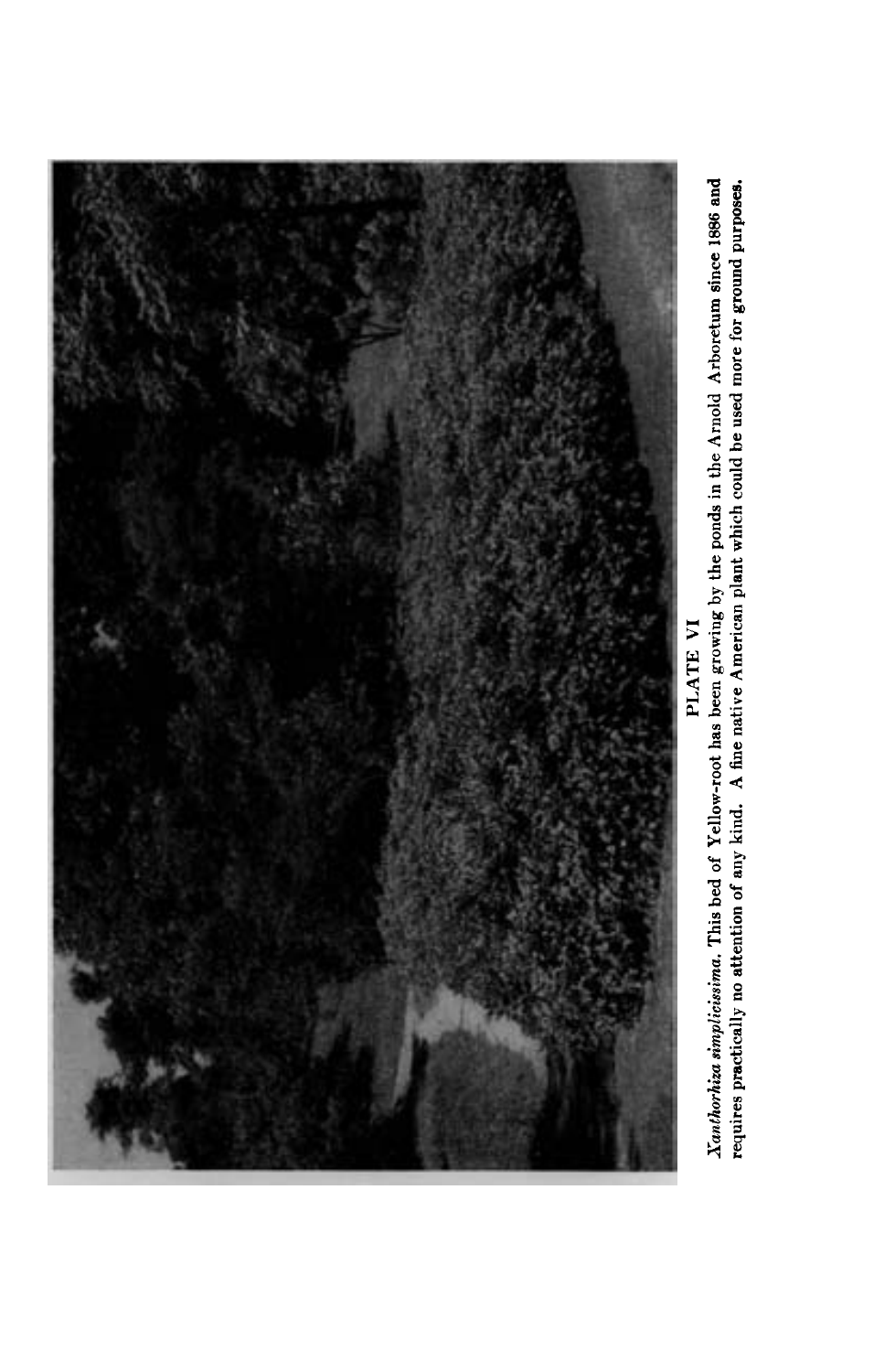in mid-July, are  $2''$  in diameter and its lustrous green leaves are semi-evergreen. For rapid growth (it quickly roots along its stems where they touch moist ground). it can be considered as excellent for rough ground where finer textured and smaller ground covers might prove unsuitable.

Teucrium chamaedrys 10<sup>"</sup> Zone 5 Chamaedrys Germander This makes a neat, uniformly high border or ground cover plant, but is not completely hardy in all parts of Massachusetts.

Xanthorhiza simplicissima  $\frac{2}{'}$  Zone 4 Yellow-root A native American plant, found from New York to Florida, this makes an excellent woody ground cover. True, it grows  $2'$  tall, but in a planting in the Arnold Arboretum we never have to give this planting any attention except to pull out woody weed plants which appear every few years. It increases rapidly by underground stolons and quickly makes a dense mat of upright stems and feathery foliage. The flowers and fruits are not especially prominent, the bark and roots are yellow. As a neat, uniformly high cover, this plant has no peers.

| Actinidia arguta                        | Bower Actinidia 6, 7, 8, 9                    |
|-----------------------------------------|-----------------------------------------------|
| Aristolochia durior                     | Dutchman's Pipe 1, 2, 4, 5, 6, 7, 9           |
| Campsis radicans                        | Trumpet Vine 1, 2, 4, 6, 7, 8, 9              |
| Celastrus orbiculata                    | Oriental Bittersweet 1, 4, 5, 6, 7, 8, 9, 10  |
| Celastrus scandens                      | American Bittersweet 1, 2, 3, 5, 6, 7, 8, 9   |
| Clematis paniculata                     | Sweet Autumn Clematis 1, 2, 3, 4, 6, 7, 8, 9  |
| Clematis virginiana                     | Virgin's Bower 6, 7, 9                        |
| Euonymus fortunei                       | Wintercreeper 1, 2, 4, 6, 7, 8, 9             |
| Euonymus fortunei vegeta                | Bigleaf Wintercreeper 1, 2, 3, 4, 6, 7, 8, 9  |
| Hedera helix                            | English Ivy 1, 2, 3, 4, 5, 6, 7, 8, 10        |
| Lonicera japonica halliana              | Hall's Honeysuckle 1, 2, 3, 4, 6, 7, 8, 9, 10 |
| Parthenocissus quinquefolia             | Virginia Creeper 1, 2, 3, 6, 7, 8             |
| Parthenocissus quinquefolia engelmanni  | Engelmann Virginia Creeper 1, 4, 6, 7, 8, 9   |
| Parthenocissus quinquefolia saint-pauli | St. Paul Virginia Creeper 6                   |
| Parthenocissus tricuspidata             | Boston Ivy 1, 2, 3, 4, 7, 8                   |
| Parthenocissus tricuspidata lowi        | Low's Japanese Creeper 1, 2, 6, 7, 8          |
| Parthenocissus tricuspidata veitchi     | Veitch Japanese Creeper 1, 2, 6, 7, 9, 10     |
| Vitis coignetiae (kaempferi)            | Glory Vine 6                                  |
| Wisteria sinensis                       | Chinese Wisteria 1, 4, 6, 7, 8, 9             |
| Wisteria sinensis alba                  | White Chinese Wisteria 1, 4, 6, 7, 8, 9       |
|                                         | [ 18 ]                                        |

#### Among the Best Common Vines